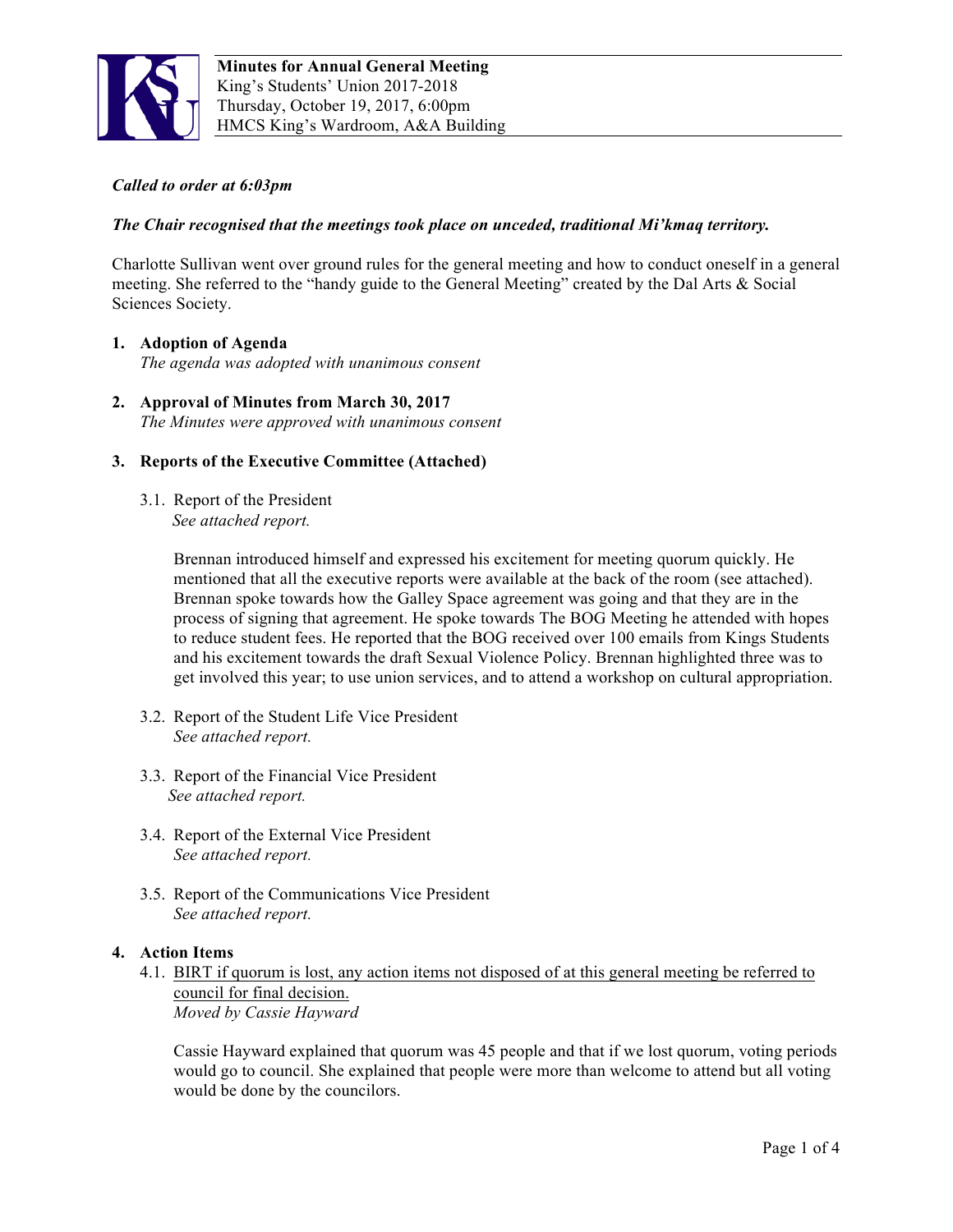

4.2. BIRT the 2017-2018 budget be adopted. *(special resolution) Moved by Zoë Brimacombe Finance Committee Recommends Approval See Attached Budget.*

Zoë Brimacombe went through the Fall Final Budget, and the process of creating a budget. Zoe contextualised that last year we passed a deficit budget owing to a low revenue through student enrollment. Zoë explained that there were a lot of cuts made last year and that our dues have since increased. She went over what external, and internal revenues mean as well as levies and how to read a budget. She explained that she would be highlighting the key changes for this year's budget.

James Wiser asked if the membership dues from 2016/2017 were owing to inflation Zoë Brimacombe responded yes.

Josh Young asked about running the \$1,000 deficit from last year, and how we would make it up this year.

Zoë Brimacombe responded that the KSU drafts a budgets is on a yearly basis, but the deficit in the budget means that the KSU took out savings.

James Wiser asked where the \$34,000 in the revenue membership dues came from in relation to last year's budget.

Zoë Brimacombe responded that it comes from revenue dues. Each student is paying more into the union because the KSU increased their dues.

*The budget was adopted with unanimous consent.*

4.3. BIRT All and the elected to the Watch Board of Publishers for the 2017/2018 academic year. *Moved by Zoe Brimacombe* 

Charlotte Sullivan explained how elections work at an AGM.

Zoë Brimacombe explained that the Watch Board of Publishers meets about two to three times per-term to release the fall and winter levy. Zoë went over who made up the Watch Board of Publishers, and that this opportunity a great way to get involved with the Watch.

Gina Grattan nominated Julia-Simone Rutgers.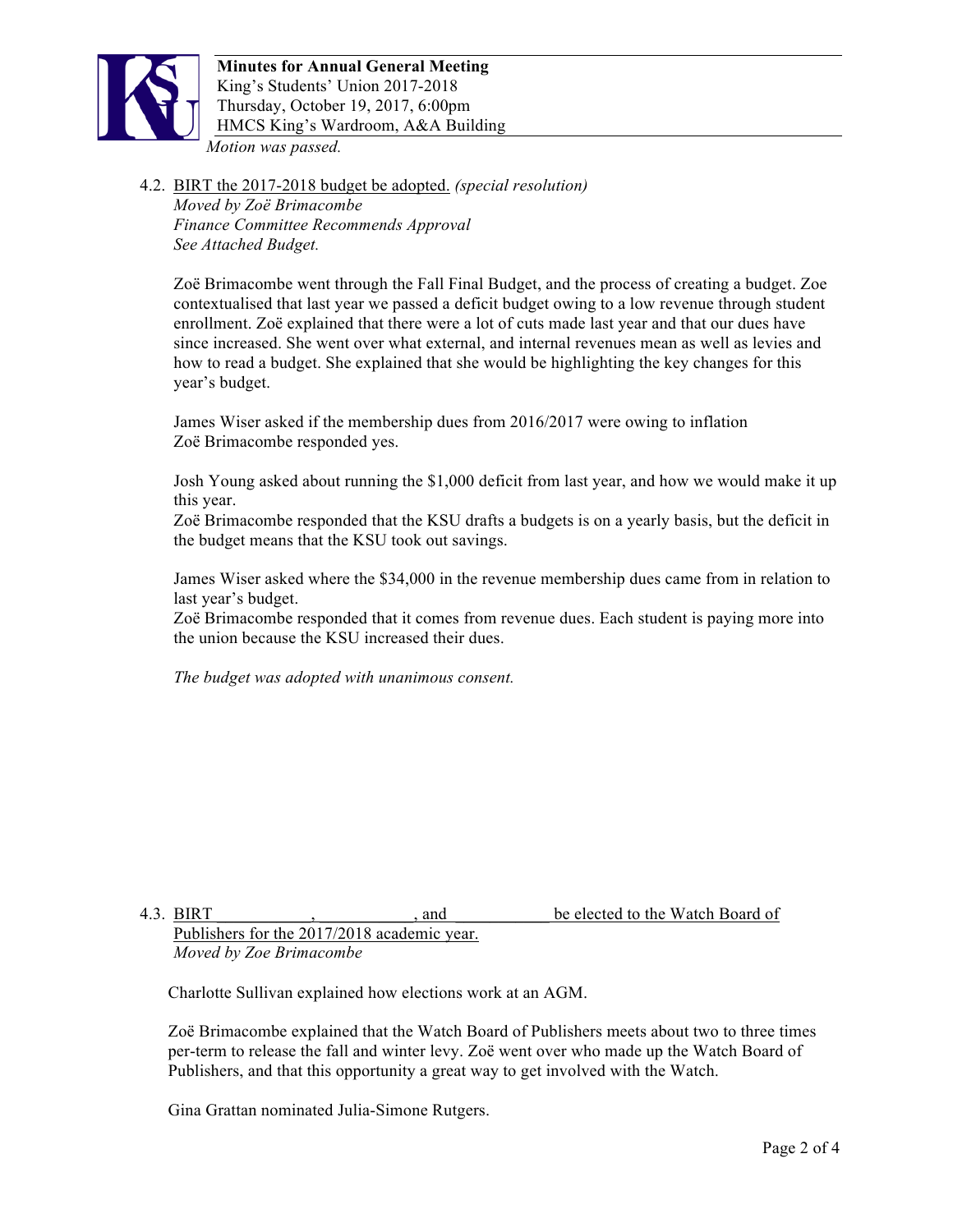

Isabelle Ruitenbeeh self-nominated.

Zoë Brimacombe nominated Mikayla Gillis

Gina Grattan motivated for Julia-Simone Rutgers: Julia is passionate, keen about being a part of this board and hopes to use this opportunity to ensure that the Watch Board of Pulishers is always thinking critically.

Isabelle Ruitenbeeh wants to get more involved with the Watch, she knows the community well, and she wants to be a part of the Watch's decision making processes.

Zoë Brimacombe motivated for Mikayla Gillis, she is in fourth year, looking to get more involved in committees and the KSU, and will bring good insight to the board.

*The names were filled with unanimous consent. The motion was passed with unanimous consent.*

### 4.4. BIRT All contract a set of the MSU Academic set of the KSU Academic set of the KSU Academic Committee for the 2017/2018 academic year. *Moved by Lianne Xiao*

Lianne Xiao explained that the KSU Academic Committee includes representatives from departmental societies, councillors, and student members-at large. The committee meets once per semester to discuss issues relating to Academics at King's, to share information across departments and years, and make recommendations.

Gina Grattan nominated Frances Grace Fyfe.

Isabelle Reynolds self-nominated.

Gina Grattan nominated Ruth Ballard.

Katie Weatherly self-nominated.

Katie Weatherly is a  $4<sup>th</sup>$  year student who was on the committee last year and wants to engage in/believes in intersectional feminism, accessible academia, building academia from student level up, students supporting professors, and professors supporting students.

Gina Grattan motivated for Frances Grace Fyfe: Frances sat on the committee last year and was the Science representative at the time. She is passionate about how accessible education. Gina expressed her excitement for Frances.

Isabelle Reynolds was on the committee last year and is currently on the elections committee. She think there should be a link between going to Dal classes and being a Kings student. She is excited about speaking about academia politically at Kings.

Gina Grattan motivated for Ruth Ballard: Ruth is a  $2<sup>nd</sup>$  year student who helped with Orientation week, she is excited to get more involved with the KSU. Ruth gives great feedback, and is fantastic to work with.